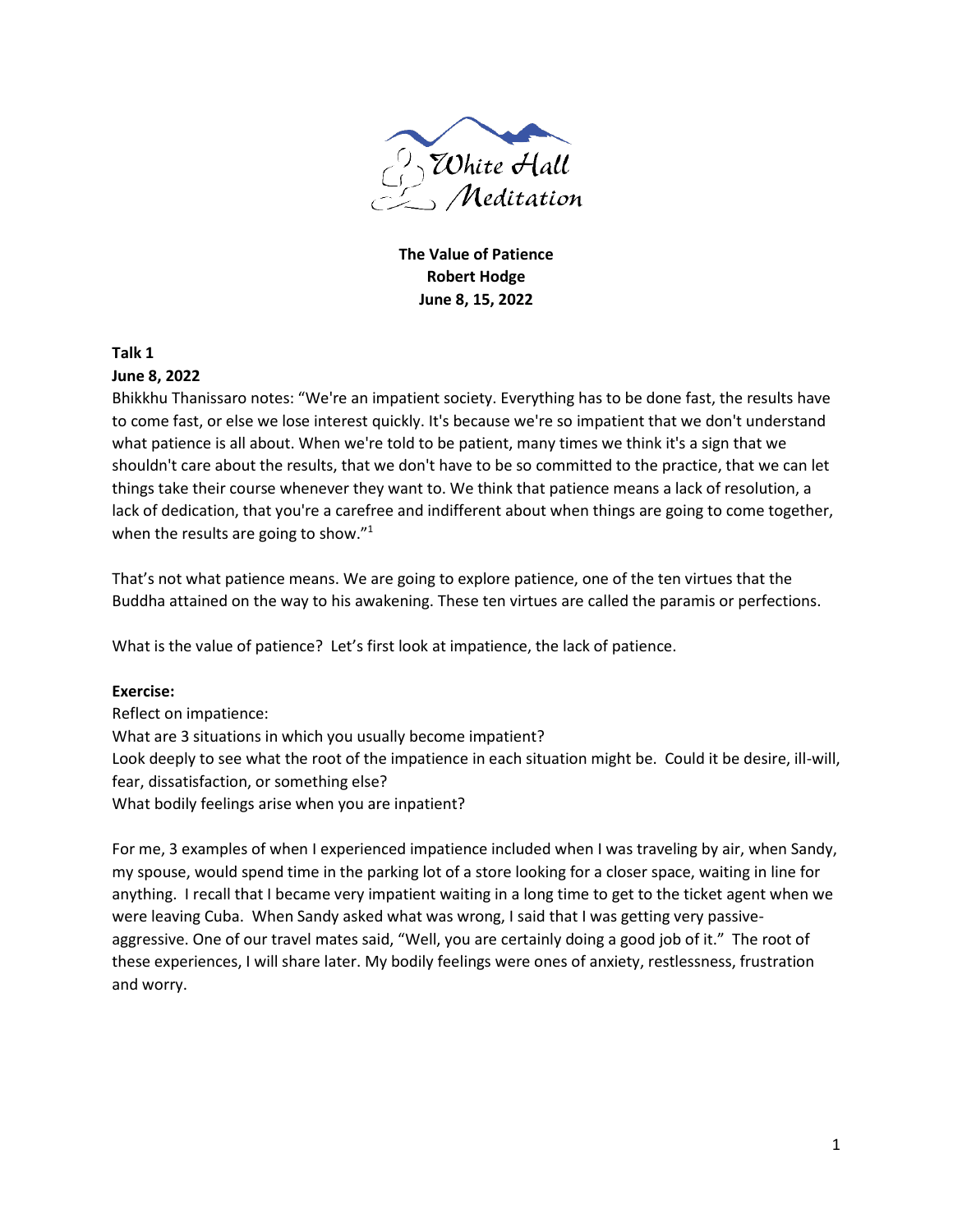#### **What is the value of patience, one of the paramis?**

## **What are the paramis?**

The paramis were considered to be the ten virtues that the Buddha attained on the way to his awakening. The Princeton Dictionary of Buddhism notes that in Sanskrit, parami is translated as "perfection," a virtue or quality developed and practiced by a Bodhisattva on the path to becoming a buddha.<sup>2</sup> These 10 perfections are giving, virtue, renunciation, discernment, persistence, endurance (patience), truth, determination, goodwill, and equanimity.<sup>3</sup> One school, called the Sarvāstivādins, listed six perfections, a list that was later adopted by the Mahāyāna: giving, virtue, endurance, persistence, jhāna (mental absorption), and discernment.

The perfections emanate from the Jātaka tales which are a voluminous body of literature native to India concerning the previous births of Gautama Buddha in both human and animal form. The future Buddha may appear as a king, an outcast, a god, an elephant—but, in whatever form, he exhibits some virtue that the tale thereby inculcates. Often, Jātaka tales include an extensive cast of characters who interact and get into various kinds of trouble - whereupon the Buddha character intervenes to resolve all the problems and bring about a happy ending. The Theravāda Jātakas comprise 547 poems, arranged roughly by an increasing number of verses. 4

One can view the paramis as virtues that serve as general antidotes to the three poisons: greed, hatred and delusion.

## **Patience**

Khanti is the Pali word that means "patience." As noted above, patience as also be termed as persistence or perseverance. I will use the term patience as a general meaning.

Allan Lokos, a well-known meditation teacher wrote a book titled, Patience: The Art of Peaceful Living.<sup>5</sup> He quotes various sources which define patience as "a virtuous quality characterized by calm endurance when dealing with difficult circumstances; perseverance when facing provocation or delay; not reacting negatively to annoyance or anger; forbearance when under stress, particularly that which is long-term; steadfastness when faced with difficulties; bearing misfortunes or pain without loss of temper."

We can certainly appreciate the value of patience. When confronted with any of the three poisons (greed, hatred, delusion) that cause suffering, we can see that if we only had enough patience to deal with the situation, we might not have become afflicted.

Lokos notes: "As we journey through these pages we will explore various aspects of everyday living that can challenge the patience of the most well-intentioned among us. Don't worry about finding opportunities to practice. Rest assured that someone or something will show up to test how well your patience is developing. There is a small plaque in the guest bathroom of a friend's house that reads, "God give me patience, and I mean right now!",it doesn't happen that way. One thing we will surely see is that it takes patience to develop patience.<sup>6</sup>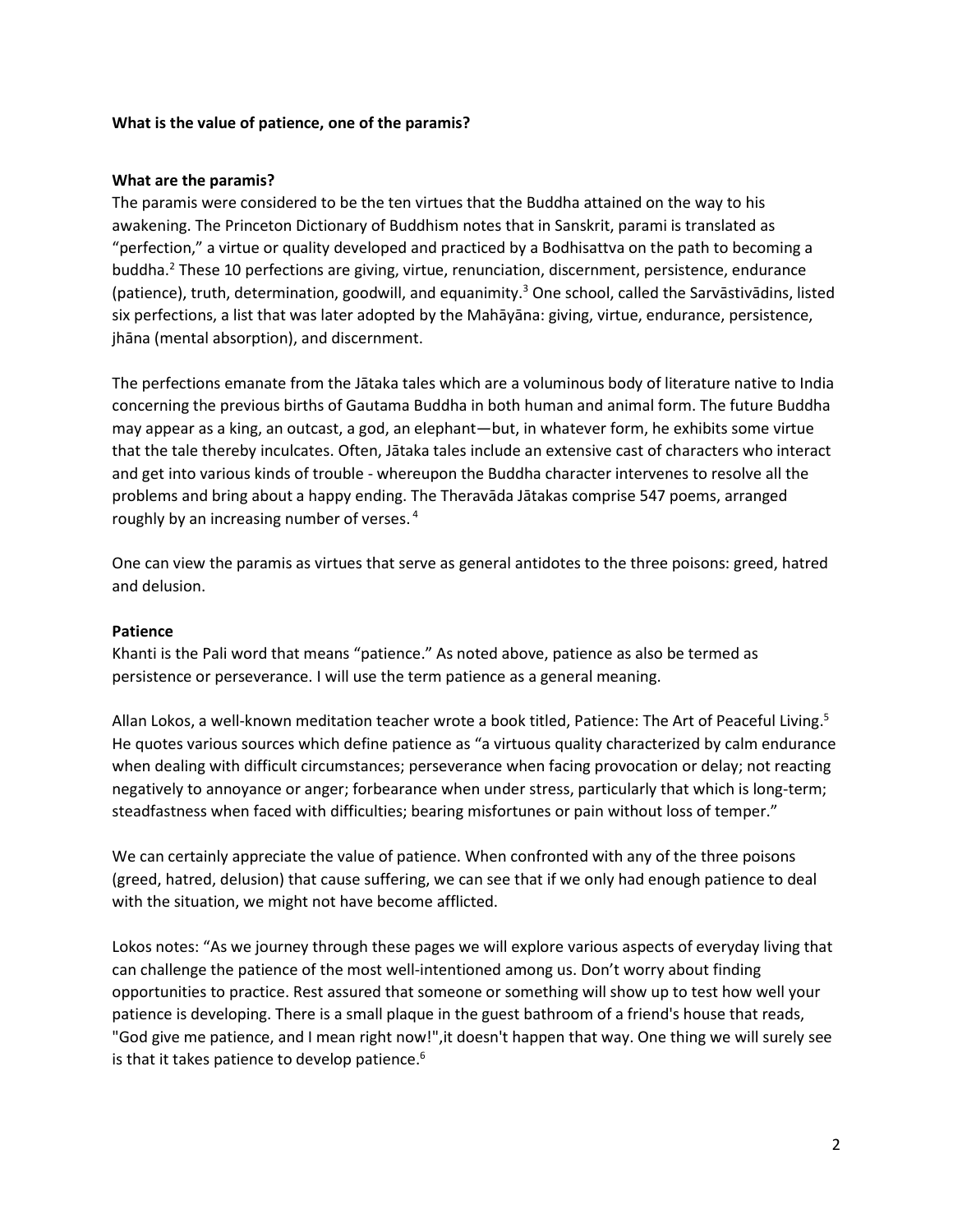Lokos goes on to say: "I used to turn negative feelings into anger so that I wouldn't feel the pain of a hurtful situation. Of course, I didn't know I was doing that, and the result was like fanning burning embers inside me. I would hold on to the anger, and consequently the suffering within me was never addressed. That is a potent recipe for anguish and despair, not to mention physical pain. For years I paid the price of loneliness even among loved ones and sadness in the midst of delight. It is through the development of mindfulness and patience that our more joyful nature has the opportunity to emerge. Over time we become sentient beings guided by well-honed wisdom and compassion. As we will see, even" though we may need a little work (from a quote by Shenryu Suzuki: "Each of you is perfect the way you are ... and you can use a little improvement."),<sup>7</sup> we are already whole and perfect. We may have lost touch with aspects of our perfection, but they are always there, just as the sun is always there, waiting for its chance to shine when the clouds have passed. As the sun waits patiently for a clear sky, we too can learn to be patient. This is the essence of spiritual practice; our work is not to become a better person, but to become present to the perfection we already are. That perfection may at times be a bit loony, shy, angry, righteous, or filled with self-doubt, but we still want to become friends with who we are. Just as the Buddha advised his followers to learn from their own experience, we too must pay attention to the messages from our own mind and body and learn what causes us dukkha and, alternatively, what brings peace and joy for ourselves and those around us. Then we make the wise decisions that determine our actions. We start with whatever patience we have; we can only start from where we are." 8

## **Practicing patience**

Lokos notes: "We can train the mind in a way to make the word patience readily available. Here is a deceptively simple yet highly effective program that can be done over a two to four-week period. Working this exercise will help prevent the damage that can be done by a single burst of anger, and it will lay the ground for the development of true patience. Each day during the training period, think patience just as you are about to do a specific activity that you tend to do fairly often on most days. This is an exercise designed to repeatedly bring the word patience to mind. You are not likely to need patience while doing any of these daily activities. You will be training the mind in a way similar to how we train the muscles of the body. In most cases it will be best to use only one of these exercises per day:

- If you send a lot of e-mails, every time you are about to press the Send button, think, *patience*.
- If you make phone calls regularly throughout the day, just before you dial, think, *patience*.
- While reading the newspaper, as you are about to turn each page, think, *patience*.
- At meals, as you are bringing the fork to your mouth, think *patience*; or each time you bring a glass to your lips, think, *patience*.
- Every time you are about to touch a handle to open a door, think, *patience*.
- Every time you are going to stand up, think, *patience*.
- Every time you are about to sit down, think, *patience*.
- Every time you change the channel on the television, think, *patience*.

These are just examples. Make up other versions of this practice in accordance with your regular activities. For instance, I often play a word game on my iPad and when I am doing the training, each time I change the words of the game, I think, *patience.* The practice itself is quite easy to do. The most challenging part is remembering to do the exercise throughout the say. If it helps, try training every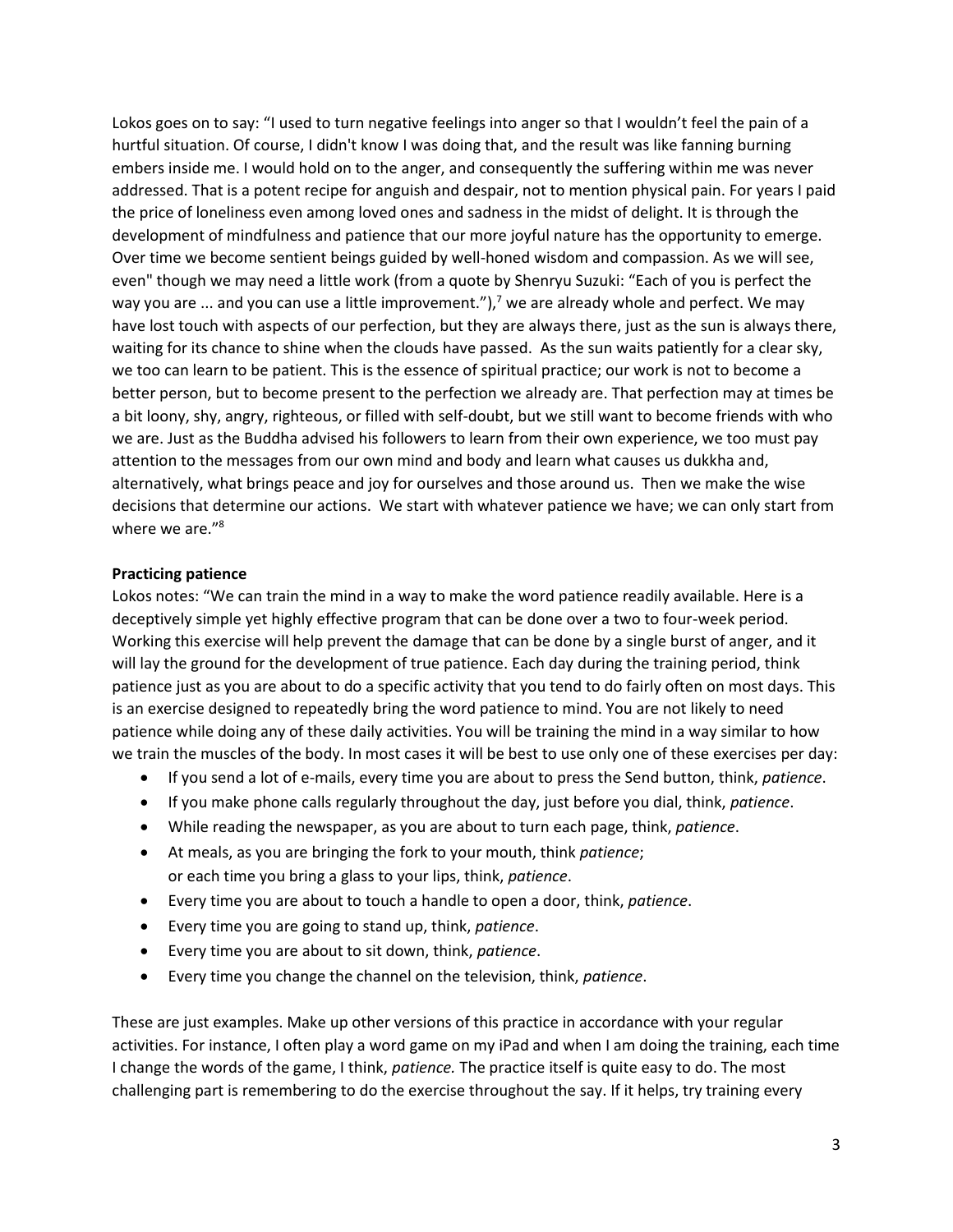other day or on alternate weeks: a week of training and a week off. The important thing is to stick with the schedule you set up; consistency reaps rewards. Just like training the body, training the mind works best when you train regularly. There may be times when the exercise itself feels annoying. To be absolutely honest, the practice is no more exhilarating than thirty minutes on a treadmill, but the results can be life-altering.

Sometimes it is wise to state the obvious. If, in a given circumstance, you become adamant that the behavior of another is so offensive or the conditions to which you are being subjected are so unacceptable that you decide to no longer be patient, then you are, in that moment, willing to undermine your progress, and understand that you must live with the consequences. My own experience is that as patience develops, those circumstances diminish. I believe your experience will be similar, especially as you see that you are the one who is hurt most by your loss of patience. No matter what the external circumstances, your impatience can only exist within you. You develop patience by working on yourself, not by attempting to change others.

At first, even with the best intentions, you might do the practice for a few minutes and then forget. What a perfect time to practice patience with yourself. Everything we endeavor to learn is most difficult in the beginning, whether it is a new language, playing the piano, or riding a bike. Just return to the practice as soon as you remember. Think of the enormous benefits of developing real patience. Be creative and let it be fun; no one looks forward to drudgery. Also, this part of the practice is not intended to be ongoing. You will soon move to deeper levels and become a master. Give it a fair trial for at least two weeks and then practice as needed. After the first few days begin to notice if there is a feeling that comes up as you think patience. Don't force anything, just be aware of whether the tone of the feeling is pleasant, unpleasant, or neutral. If you stay with this practice, it can be very effective. If you let it go, the next time you lose your patience or find yourself agitated or angry, you can go back and train again for a week or two. The patience you are developing is both calm and vibrant. You are practicing the kind of skillful means that we can think of as compassionate action. It not only moves you forward, but guides you ever so gently, ever so magnificently upward as well. Remember these words of the Buddha: "It is easy to do things that are not good and cause harm to oneself, but what is good and beneficial can be quite difficult to do."<sup>9</sup>

# **Talk 2 June 15, 2022 Now that you have had a chance to practice, let's go deeper into patience.**

## **What patience is not**

While you might think that you are being patient in a situation by using some practices, true patience is not derived from employing techniques such as deep breathing, distracting yourself or by subtly showing annoyance.

As Lokos notes: "To begin an exploration of the practice of patience it is helpful to have a sense not only of what patience is, but also of what it is not. For example, when facing an intolerable situation such as two-year-old Jimmy's latest inexhaustible tantrum in a crowded supermarket, gritting your teeth and slowly counting to ten is not true patience. Likewise, while waiting on an interminable line, say at the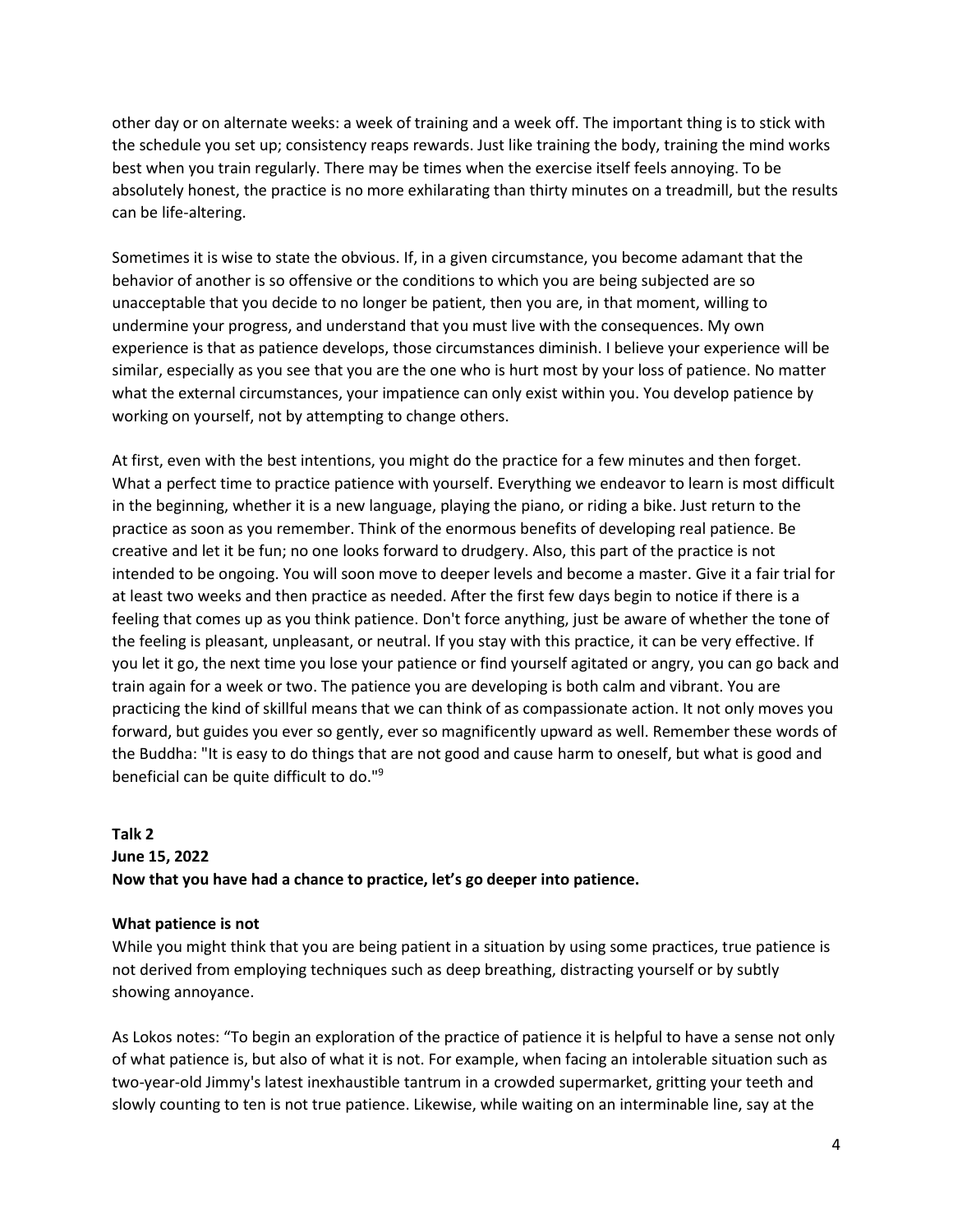airport security gate (which you suspect is not all that secure), consciously breathing deeply (and perhaps loudly so that the person you believe to be causing the line's comatose state can be made acutely aware of your annoyance) is also not true patience. These practices are more like techniques, skills used for getting through a challenging situation without completely "losing it." They employ qualities such as forbearance, tolerance, and endurance, and even if they feel forced or contrived, they can put a bit of space between your feelings and your actions. They are a starting place and can be invaluable, although they are not yet the skills that will bring insight and advance us on the path to greater wisdom and inner peace. They do not emerge naturally from a well-practiced and skillfully developed quality of patience. That is because the development of genuine patience requires introspection over time so that we can come to know the root causes of our impatience."

## **The three characteristics of patience**

Lokos notes: "Buddhism views patience as having three aspects: forbearance or perseverance, endurance when stressed, and acceptance of truth."

Bhikkhu Bodhi notes: "Patience has the characteristic of acceptance; its function is to endure the desirable and undesirable; its manifestation is tolerance or nonopposition; seeing things as they really are is its proximate cause."<sup>10</sup>

## **Perseverance (the property of continuing to be persistent despite difficulties)**

Lokos notes: "As mentioned earlier, perseverance is not true patience. It is more like the skills we develop that can get us through challenging moments--an interminable wait on the phone with the utility company, Uncle Fred's ubiquitous hurtful comments at Thanksgiving dinner, the insane driver who cuts you off and nearly causes your demise, and so forth. These are the "take a deep breath and count to ten" or "remember, this too shall pass" type practices that prevent us from causing (or perpetuating) suffering with a conditioned response or knee-jerk reaction. They keep us from making reactive comments or acting out while annoyed, actions that we would likely regret later on. While a gentle use of forbearance in a given moment may not feel authentic, it can be invaluable while we work to develop deeper levels of true patience.

With perseverance we learn to pause, and in that crucial moment a door to the heart can open and allow space for the arising of compassion. Understanding that others want to be happy, just as we do, and don't want to suffer, brings us in touch with our common humanity. We all slip and act poorly at times. Forgiveness of self and others arises more easily when we are in touch with our feelings and see clearly what triggered our anger. Otherwise, we can get caught up in justifying it, which does nothing to move us toward a sense of peace. The fire will continue to burn and we will be holding the hot coals."<sup>11</sup>

## **Endurance (the ability to endure hardship)**

Lokos notes: "Patience is born when we create a pause between our experience of a feeling and our response to that feeling. Without a pause we are likely to find ourselves reacting in our conditioned manner. After all, that is what conditioning is. With a pause there is at least the possibility of a more positive response, and certainly we are less likely to cause harm. Patience lives in the gap between our experience of an event and our response to that experience. If we spend time with our experience-the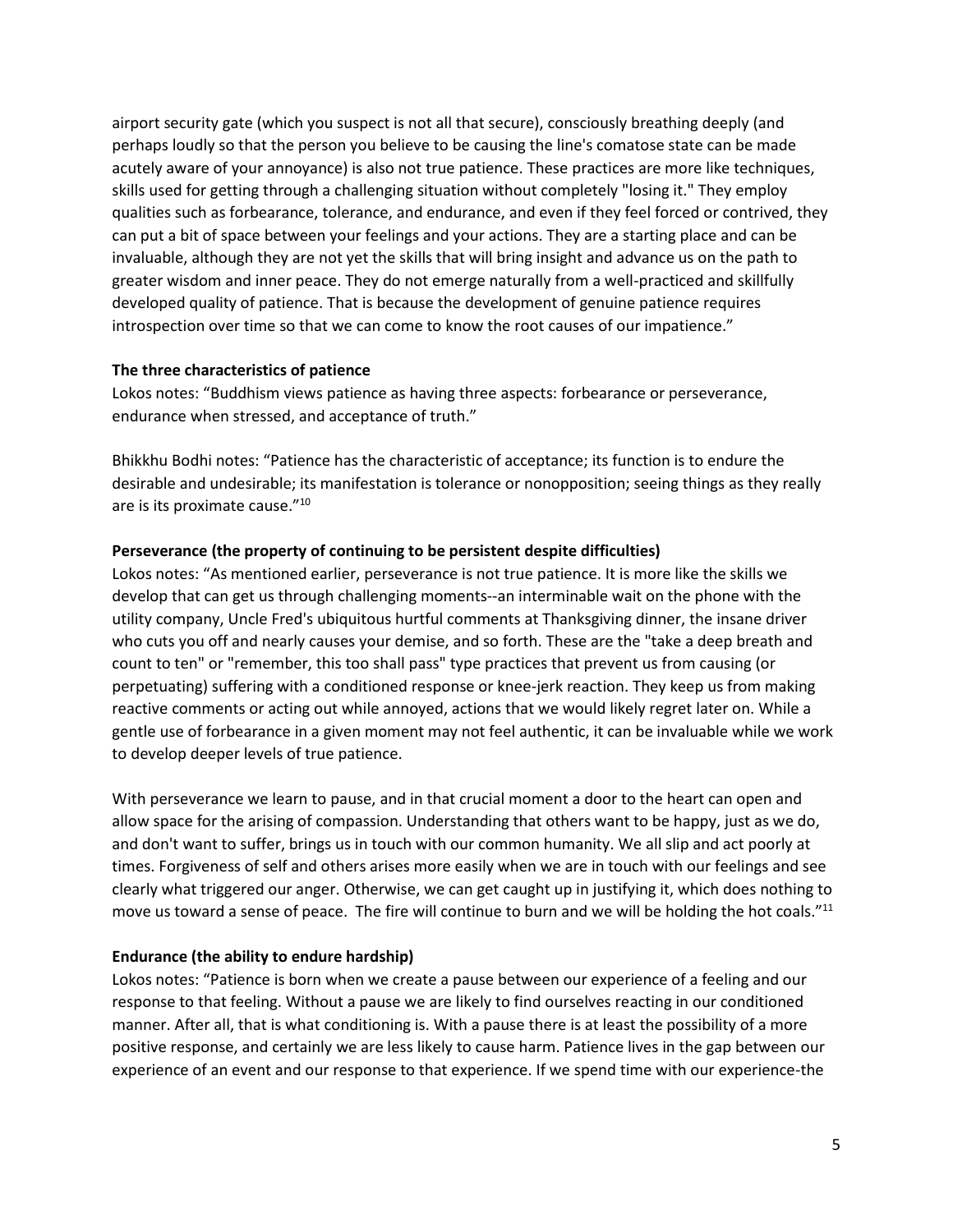thoughts, feelings, and sensations that arise-we can gain insight. Wisdom arises as we see things with greater clarity. Forgiveness has space to develop; fires have a chance to cool.

When we see that the experience of sentient beings includes aging, illness, stress, and suffering, we can relax a bit and accept that it is the nature of things; it is the way things are. Perhaps if you or I had created the world, things would be different, but for now this is it. This acceptance does not mean that we do nothing to alleviate dukkha. Quite the opposite. It means that we can be patient and then take action that is well considered, wise, and compassionate rather than reactive, unskillful, or vengeful. Patience, unlike popular misconception, is not characterized by passivity. It is alive, vital, and active. It is thoughtful and compassionate for one's self and others. We can look at things, including our own impatience, with a sense of curiosity and investigation, asking, "What is this?" rather than with a judgmental, dismissive view.

Both forbearance and endurance can help us avoid reacting with anger when we feel threatened or mistreated, or when the inefficiencies of others cause unnecessary delays. We can instead be mindful and take time to consider our response. Even a momentary pause can help us see more clearly, perhaps opening up a different perspective or an understanding of the other person's point of view. One of the tributaries of patience is compassion." 12

Thanissaro Bhikkhu notes: "*Khanti,* the Pali word we often translate as patience, also means endurance. It means that you stick with things even when they take a long time to show results. You don't get frustrated. You remind yourself: This a path that takes time. After all, we're unlearning a lot of habits that we've been indulging for who knows how long. So it only stands to reason that it's going to take time to unlearn those habits. The only way to unlearn them is to actually stick with the practice, to be resolute in what you're doing. This firm resolution is what's going to make the difference."<sup>13</sup>

#### **Acceptance of Truth (the wisdom to see what is)**

Lokos notes: "In Buddhist thought, the beginning of wisdom is the ability to see things as they really are. Acceptance of truth relies on the development of wisdom because if we are to accept the truth, we must be able to recognize the truth. Discernment of truth, of course, is not always easy, which contributes to the challenge of developing true patience. It requires our taking the time to look beyond the surface to the deeper levels of our experience. We see that there is no self that has to be protected, inflated, or aggrandized. We do not have to defend some self-image that we have created. The ego may feel threatened, and Mara: (ego) can be a formidable opponent to spiritual growth. This is when patience is challenged at its deepest level. Here we must allow time to open a sense of spaciousness so that we ourselves become the fertile soil from which patience grows. Time is no longer an enemy; we do not feel rushed to react. Just as the Buddha looked right at Mara and calmly said, "I know you," and thus dissipated its power, we too can look directly at our fear and say, "I know you. You are a feeling. You have no power unless I empower you and I choose not to do SO.´As we see that defensiveness is unnecessary, we can then view a potentially confrontational situation with curiosity, interested in what is really going on with the other person. Like me, he wants to be happy. Like me, she doesn't want to suffer. What can I do to ease this tension? Have I really heard his point? With acceptance we have the time we need. We no longer have to rush in and change things. We can enjoy the opulent abundance of a patient mind. " 14